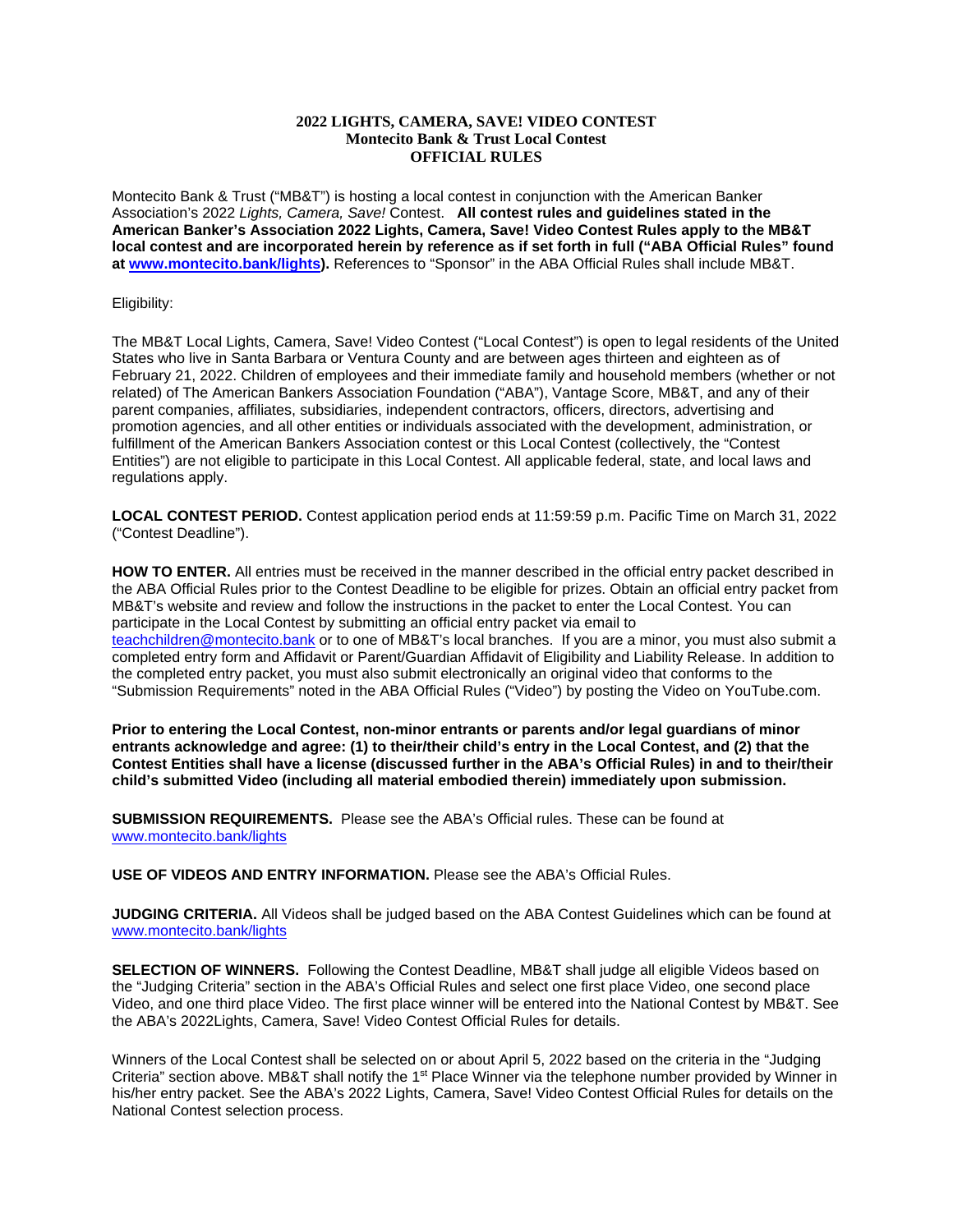**PRIZES.** Individual Prizes for the Local Contest: First Place Winner will receive a \$300 Visa® Card; Second Place Winner will receive a \$200 Visa® Card; and Third Place Winner will receive a \$100 Visa® Card. Visa cards are issued subject to applicable Visa rules and restrictions.

**HOW TO CLAIM LOCAL CONTEST PRIZES.** On or about April 15, 2022, MB&T will notify via telephone the winners via the telephone number and/or mailing address provided in his/her entry packet. If the winner or parent or legal guardian does not respond to the contact attempt within five business days, or if the winner or parent or legal guardian declines a Prize, MB&T will select another winner, at and in a manner to be determined in MB&T's sole and absolute discretion. Each winner (if not a minor) or each minor winner's parent or legal guardian must confirm his/her or his/her child's eligibility and accept the Prize on his/her or his/her child's behalf. To accept and receive a Prize, winner or a parent or legal guardian of a minor winner must complete, sign, and return an Affidavit of Eligibility ("Affidavit") and, where lawful, Liability/Publicity Release ("Release") (collectively, "Affidavit and Release") by April 22, 2022. If the indicated forms are not signed and returned by the time indicated on the documents, or if a winner does not meet the eligibility criteria, or is otherwise unwilling or unable to comply with these Official Rules, or cannot be contacted by April 22, 2022, an alternate winner may be selected at and in a manner to be determined in Bank's sole and absolute discretion.

**PUBLICITY.** Unless prohibited by law, participation in the Local Contest constitutes each entrant's and, if the entrant is a minor, his/her parent or legal guardian's consent for Contest Entities to use each parent or legal guardian's name (if the entrant is a minor) and the entrant's name, age, hometown, and state of residence for Local Contest or promotional purposes in any media now known or later developed, without payment or consideration to the entrant or his/her parent(s) or legal guardian(s).

**PRIVACY.** MB&T will collect personal data from entrants and parents and/or legal guardians of minor entrants when they enter this Local Contest, and this information will be used for the purposes of administering the Contest, publicizing the Contest, and other promotional purposes that benefit the Bank.

**GENERAL CONDITIONS.** By participating in this Local Contest, each entrant and, if the entrant is a minor, his/her parent(s) or legal guardian(s) agrees to be bound by these Official Rules, the ABA Official Rules and the decisions or interpretation of Sponsor regarding the Official Rules, which are final and legally binding in all respects.

**DISPUTE RESOLUTION; VENUE AND APPLICABLE LAW.** This Local Contest will be administered in the State of California, and by participating, all entrants and, if applicable, their parents and/or legal guardians agree that: (a) the laws of the State of California will apply exclusively to this Contest, and (b) any dispute or claim with respect to this Local Contest will be resolved exclusively by judicial reference pursuant to California Code of Civil Procedure Section 638 et seq. and in the courts located in Santa Barbara County, California.

**GENERAL RELEASE AND WAIVER OF CLAIMS.** By entering the Local Contest and/or accepting a Prize, each entrant and, if the entrant is a minor, his/her parent(s) or legal guardian(s) (for himself/herself and his/her heirs) hereby releases Contest Entities and all of their respective parents, subsidiaries, affiliates, advertising and promotion agencies, and all of their respective directors, officers, governors, employees, shareholders, and agents (collectively, the "Releasees") from any and all liability, loss, harm, damage, cost, expense, or claims including, but not limited to, third party claims based on: (a) publicity and/or privacy rights, defamation, and intellectual property associated with the entrant or Winner's participation in the Local Contest, redemption of any Prize in connection with the Local Contest, and/or use or misuse of any Prize in connection with the Local Contest, including, but not limited to, all reasonable counsel fees and court costs incurred, property damage, personal injury, and/or death; (b) anything related to the production, promotion, or execution of the Local Contest (or participation therein), including preemption, cancellation, or rescheduling; and (c) anything that may occur in connection with acceptance and/or use of the Prizes or while participating in the Local Contest, even if caused or contributed to by the negligence of Releasees.

**LIMITATIONS OF LIABILITY.** See ABA Official Rules**.** 

**MISCELLANEOUS.** Each entry and Video is subject to verification by the Bank. Acceptance of a prize constitutes permission for Contest Entities and their designees to use participant's name, Video, photograph, image, likeness, and/or statement in any manner and in any medium for purposes of advertising and trade